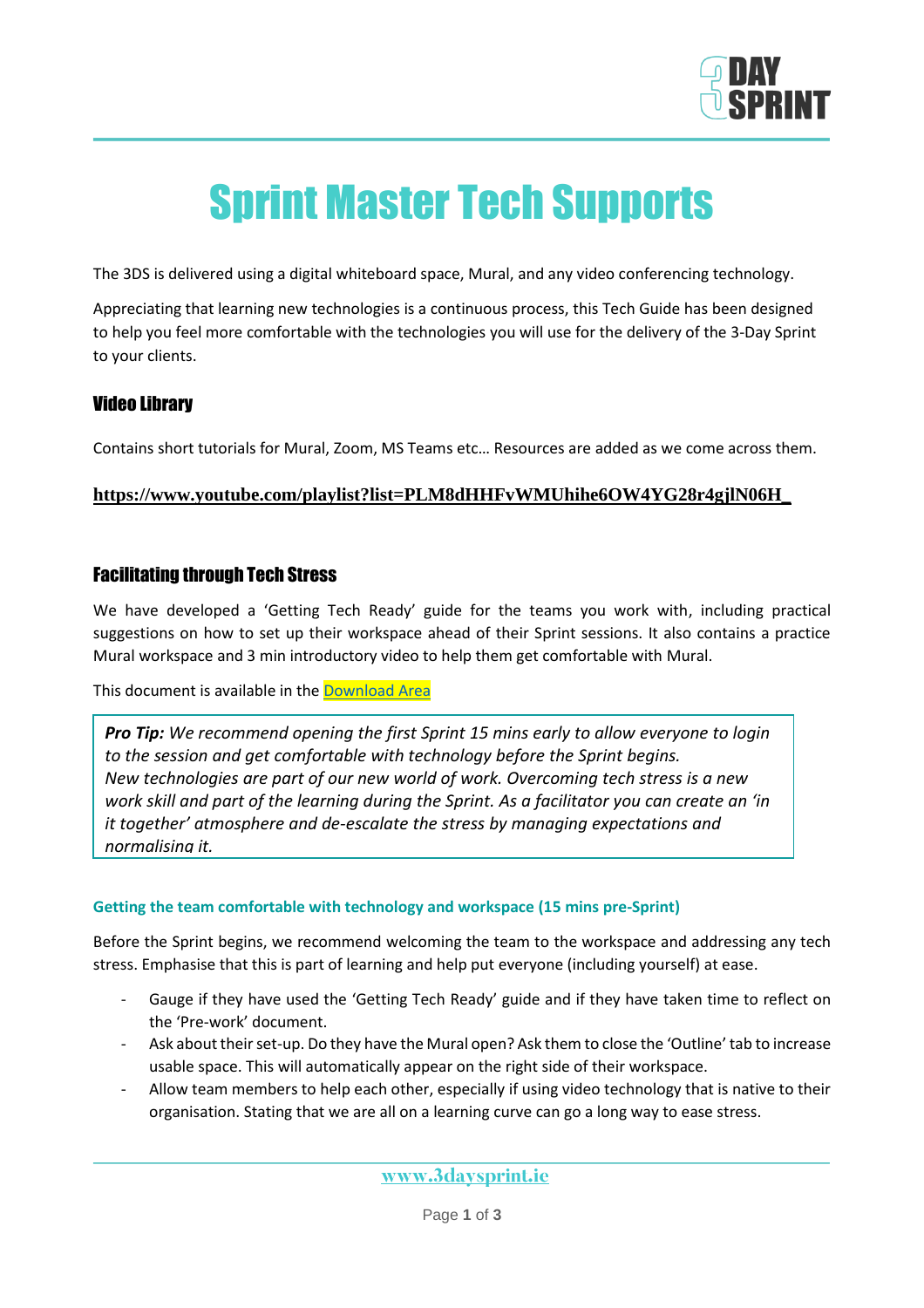

- Begin by sharing the screen with the team and showing them the 3DS Canvas 'This is the workspace' – let them know that they don't need to worry about finding their place – that you will guide them to where they need to be – using the follow me and summon functions.
- Demonstrate: the team identity exercise space can be used to get the team comfortable adding a post it, editing it, and following you. Encourage everyone to add a post-it and test editing.

*Pro Tip: You will need to be mindful of different set-ups e.g. one small screen with video overlayed or minimised. As you work, be mindful of giving clear instruction on where their attention needs to be. Video minimised when people are working on Mural. Video maximised for group discussion. Agree which 'Chat' platform you will use. (Nb. If on Teams, we recommend using Mural chat as Team Chat doesn't work unless you are part of same organisation)*

## Mural Cheat Sheet

**1. Top tool bar** Facilitator Only

| 2. Tool bar above    |                                                                          |
|----------------------|--------------------------------------------------------------------------|
| sticky note in mural | All users see this when they double click or right click in mural canvas |

- **3. Side tool bar** All users functional menu on side bar
	- $\Box \Box \overline{\Diamond} \Box \overline{\Diamond}$   $\Box$   $\Box$   $\Box$  Use the help function  $\Omega$  for additional tips and tricks top right menu

| "MUST KNOWS"              | <b>Pro Tips</b>                      | <b>Tool bar above</b><br>sticky note | <b>Side Tool</b><br><b>Bar</b> | <b>Shortcut</b><br><b>Keys</b> |
|---------------------------|--------------------------------------|--------------------------------------|--------------------------------|--------------------------------|
|                           | Double-click in Mural or Right click |                                      |                                |                                |
| Add a sticky note         | and Add Note                         |                                      | Text Box                       |                                |
| <b>Put Text in sticky</b> | Add sticky note (as above) and       | A- or A+ or T (font                  |                                |                                |
| note                      | type into it                         | format)                              | Text Box                       |                                |
|                           | Zoom by pinching trackpad /          | Magnifying glass                     |                                |                                |
| Zoom                      | mouse scroll                         | (post-it zoom)                       |                                |                                |
|                           | Click and drag with mouse or         |                                      |                                |                                |
| Drag sticky note          | trackpad                             | Arrows                               |                                |                                |
| <b>Undo</b>               | Undo arrow at top left of screen     |                                      |                                | $Ctrl + Z$                     |
| <b>Summon</b>             | Click 'your Avatar' initials at      |                                      |                                |                                |
| <b>Follow</b>             | bottom and select                    |                                      |                                |                                |
|                           | Click 'clock' on the top tool bar    |                                      |                                |                                |
| <b>Timer</b>              | and set time                         |                                      |                                |                                |
|                           | Right click and lock/unlock (chose   |                                      |                                |                                |
| Lock/Unlock               | facilitator unlock option)           | n/a                                  |                                |                                |
| <b>Export PDF at</b>      | Select Export icon (down arrow)      |                                      |                                |                                |
| end                       | on top tool bar & pdf                |                                      |                                |                                |